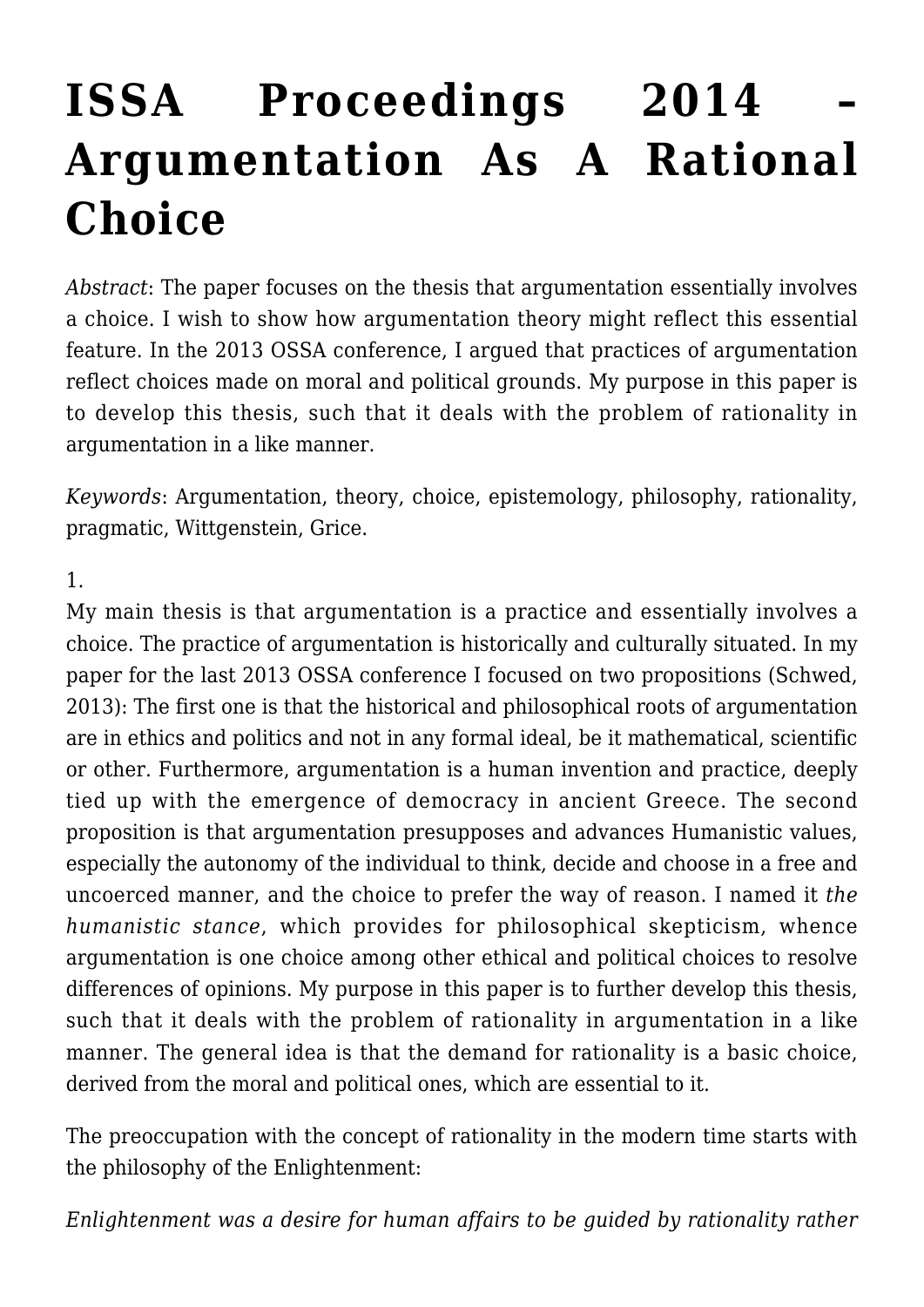*than by faith, superstition, or revelation; a belief in the power of human reason to change society and liberate the individual from the restraints of custom or arbitrary authority; all backed up by a world view increasingly validated by science rather than by religion or tradition.* (Outram, 1995, p. 3)

However, despite the fact that this modernist paradigm was challenged beginning with the 19th century, it has survived. The inheritance of the Enlightenment survived not only within philosophy, but more importantly in and through science. One of the ideas that survived is the idea that rationality is a choice made for dealing with controversies and other problematic situations in John Dewy terms (Dewey, 1981-1990). The claim made in this paper is that this idea of rationality as a choice should be used also to characterized rationality in argumentation.

The first step in this direction is to propose to redefine the debate regarding the place rationality has in argumentation and its nature in terms of two basic approaches: the approach of *Externalism* in epistemology (Brueckner, 2012; Lau & Deutsch, 2014) versus the approach of *Cultural-Pragmatic* akin to the late Wittgensteinian philosophy. The first approach of *Externalism* in epistemology argues that rationality is inherent in the practices of argumentation and that arguments manifest rational adequacy as a necessary part of their essence. I terms the first approach as 'externalist' since rationality is given as an epistemic norm or value, external to the argumentation practices. It is external, since arguments are evaluated according to how good they fulfil their epistemic function. This approach is held by many in argumentation to some degree or other (Biro J. I., 1977; Biro J. I., 1984; Blair, 2004; Johnson, 2000; Siegel, 1989; Biro & Siegel, 2006). The second approach argues that rationality should be understood pragmatically and is nothing more than a norm or value that arguers choose to employ. I term the second approach the *Cultural-Pragmatic* approach since this approach finds its foundation in Paul Grice (1989) and Ludwig Wittgenstein (1958) and their cultural-pragmatist philosophy.

The *externalist* approach assumes that the capacity to hold beliefs, make judgments, give reasons for actions, and hold something for true and false is due to a given epistemological norms of rationality. Argumentation, under this view, is a manifestation of rationality through language as an instrument of communication. Hence, without rationality there is no reasonable communication and hence no argumentation. What is crucial for this approach is that rationality will transcendent those actual usages of argumentation and function as a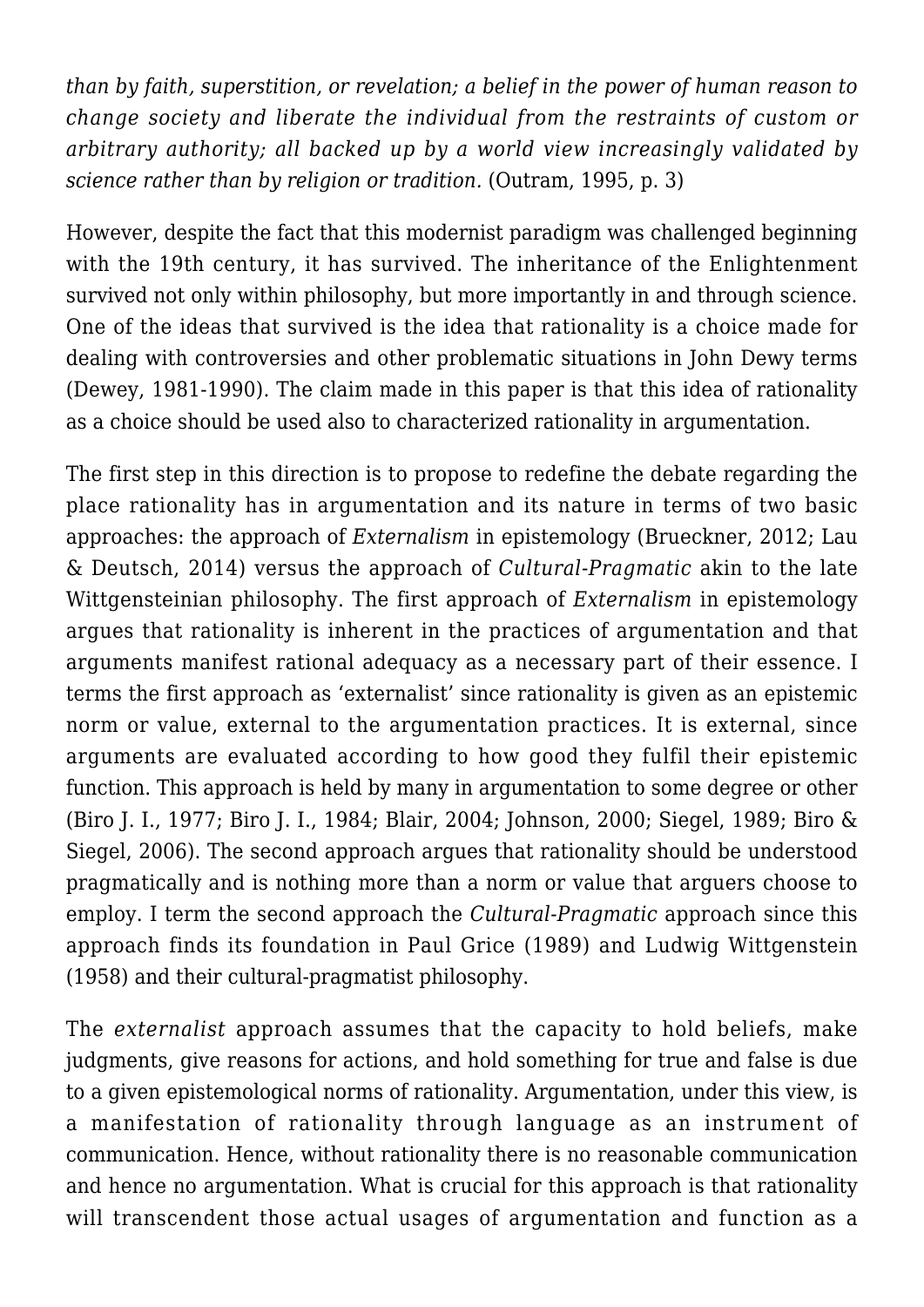regulative ideal that will enable criticism of activities and institutions. This approach, therefore, tends to favor the allegedly non cultural essence of rationality (Habermas, 1994, p. 139; Putnam, 1982, p. 8). Obviously, adherents of the externalist approach recognize the immanence of rationality and its being always relative to context and institution. This approach do not fail in the philosophical fantasy of rationality being abstract beyond history, culture and the complexity of social life but acknowledge its being situated in actual history and the complexities of social practices. The externalist approach, however, strives to maintain a balance between the context-dependency or immanence of rationality and its transcendence as a regulative ideal at the same time.

The *cultural-pragmatic* approach, on the other hand, rejects the urge to maintain this balance by rejecting the universal side and argues for the resulting adoption of cultural relativism. Wittgenstein is known for his criticism of the idealistic concepts of reason and rationality. He argues that the primacy of the universal over the particular is the dominant view in Western intellectual tradition and the continental European philosophical tradition. However, he describes this dominant view as "the craving for the generality" and "the contemptuous attitude towards the particular case (Wittgenstein, 1969, p. 18).

Obviously, this Wittgensteinian approach fully integrates contextual, historical and cultural considerations as part of the complexities of social life. However, what is more crucial to the point made here is that this approach takes rationality as a manifestation of a choice rather than of a good argument. This choice is a part of a historical and cultural context that contains ideas which give rise to certain way of dealing with controversies and other problematic situations. The choice in rationality as part of argumentation practices is part of a given culture, influenced and dominated by rational ideas (Habermas, 1984). Rationality, according to this approach, is not universal or objective or even just a regulative ideal. Thus, communication in general and persuasion in particular do not have any intrinsic ties with rationality. For rationality to be a constitutive element of persuasion, a choice has to be made for adopting rationality as the constitutive element of arguments.

This debate concerning the place rationality has in argumentation theory naturally presupposes different conceptions of philosophical approaches for confronting epistemological questions. This paper is a criticism of externalist approaches in epistemology on the one hand, and on the other an attempt to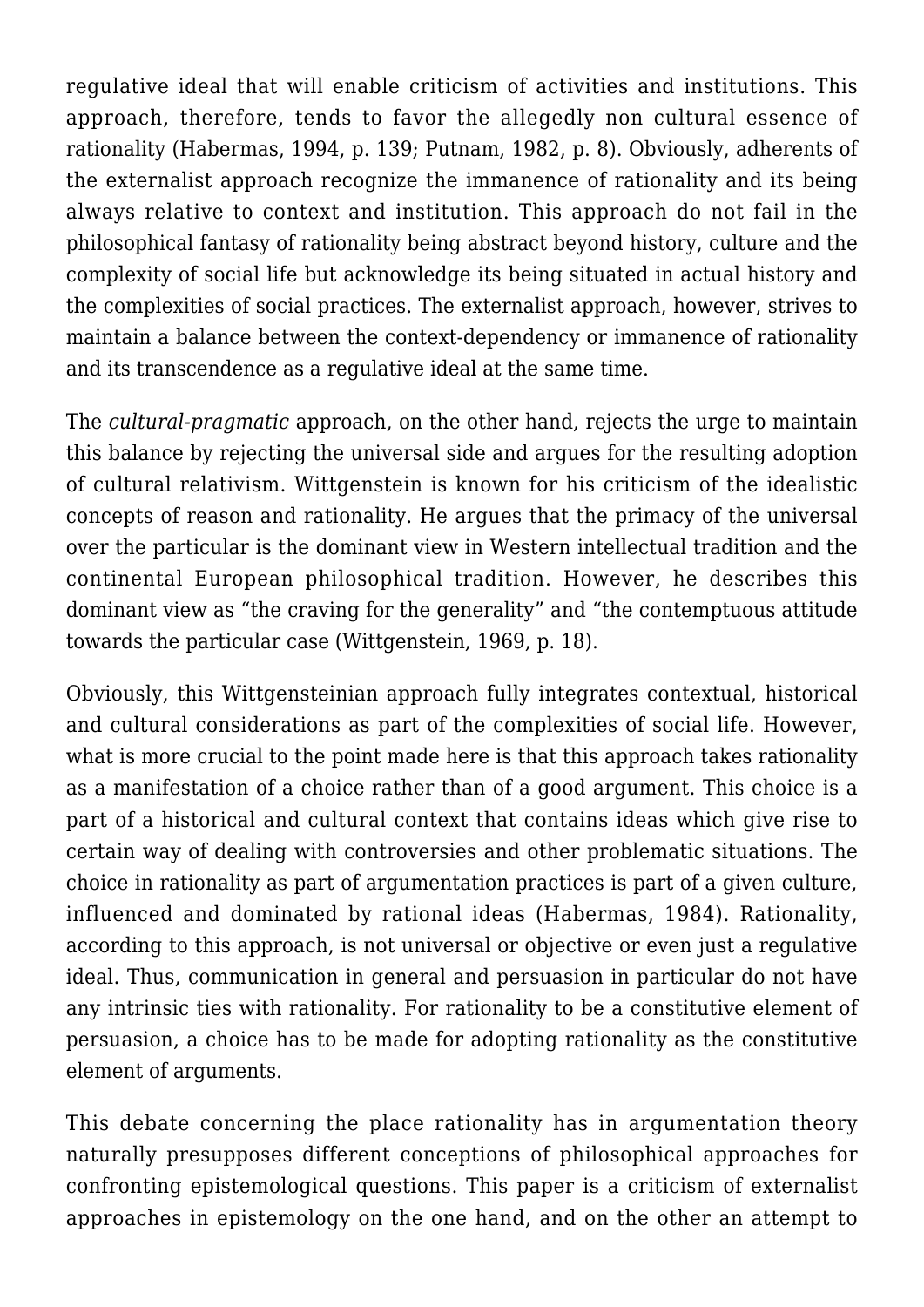reconceive the epistemological approach of Wittgenstein's later philosophy (Wittgenstein, 1958). The question regarding the proper philosophical approach to rationality in argumentation pertains to the forms of account given in analyzing argumentative practices. Any philosophical approach often implicitly shapes the specific claims concerning the nature of rationality in argumentation theory. In the following sections, I discuss the philosophical approach of the *Externalism* in epistemology and argue that this approach is prone to end up in aporia by attempting to authorize a conception of rationality in general. Furthermore, I argue that another, pragmatic, conception of rationality deserve consideration as a better approach to argumentation theory.

## 2.

The externalist approach to rationality suggests that this notion precedes that of argumentation. I propose to invert the anteriority of rationality. The shift in emphasis is an attempt to move away from the question concerning the proper conception of rationality that has occupied philosophy in general and argumentation theory in particular since its inception. Instead, the focus should be on the practices of rationality that stand behind accounts, which claim to capture the proper meaning of this notion. This shift in focus is relevant to many debates about both argumentation theory and rationality. These debates center on two related sets of questions that have occupy the philosophy of argumentation and which can be summarized as follows:

1. The problem of Demarcation: What is the proper ontological or epistemological demarcation between argumentation and other related fields such as rhetoric? Consequently, what is the proper methodological attitude for studying argumentation in light of the character of its possible objects? For instance, does some visual objects can be considered as proper arguments?

2. The problem of Rationality: What are the correct criteria of rationality for evaluating arguments? Are these criteria fixed, variable or set by the context of research, as supposedly the criteria of scientific rationality? Are they emergent in the specific context of the community that uses them? Consequently, does rationality is the key concept for answering the previous problem of Demarcation between rhetoric and argumentation?

The first question concerning demarcation had been premised on the affirmation or denial of the thesis that rationality is the key to the problem of demarcation between argumentation and rhetoric (Eemeren & Houtlosser, 2002; Johnson,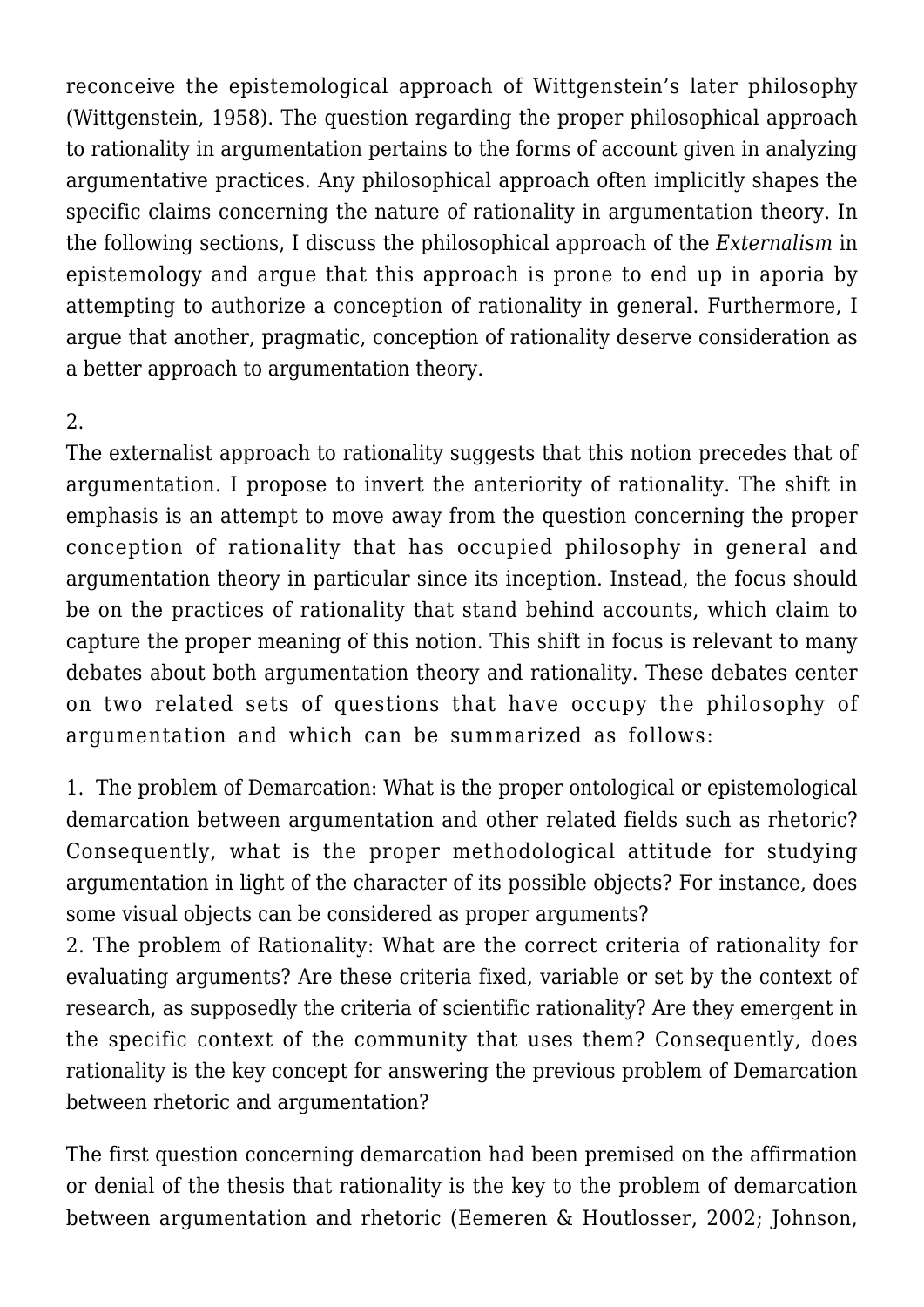2000). The question is also whether it is a strict demarcation or continuity between argumentation and rhetoric. The second question begins with the failure of the conception of rationality as an abstract, objective, universal and unitary concept. One of the reasons for this failure is the apparent social dependency of rationality itself. Although these reasons are still much debated, they should lead to a less abstract and unitary conception of rationality. More specifically, the idea of a unitary concept of rationality applied to any argument in general has to be generally given up: different argument assume different modes or concepts of rationality and, thus, leads the way for a more relaxed naturalism and epistemological pluralism.

The externalist approach to the above questions of demarcation and rationality may be committed to a wrong philosophy of meaning. The traditional approaches to these debates, objectivist and hermeneutic alike, base the rational of their approaches on a conception of meaning as a sui generis concept which was rejected by many. This concept is more than questionable given the skepticism of Quine's (1951), Kripke's (1982) and Davidson's (1974) among others. Quine and others undermine the conception of meaning as based on the notion of language as independent of their uses and practices. Consequently, it weakens the possibility of theories of meaning that will be able to ground rationality or argument as categorically different from the actual practices in which they are involved. In other words, it weakens the possibility of non-naturalized theories of meaning in this context and, thus, a non-naturalized conception of rationality.

Indeed, the focus should not be on *whether* but *how* the concepts of meaning, normativity, and rationality as hallmark concepts of argumentation practices are to be naturalized. The important question in the philosophy of argumentation is how meaning, normativity, rationality, and the like can be placed in a naturalistic framework.

### 3.

The suggestion of how the naturalization of the concept of rationality in argumentation should be done is a paraphrase to one of Wittgenstein's known remarks regarding 'meaning as use" (*PI*, 43): For a large class of cases of the employment of the word 'rationality' it can be defined thus: the rationality of an argument is its use in the language. What it means is that the use of rationality in arguments is part of a language activity of a language game, such as describing an object, giving or obeying an order, telling a joke, or convincing in a rational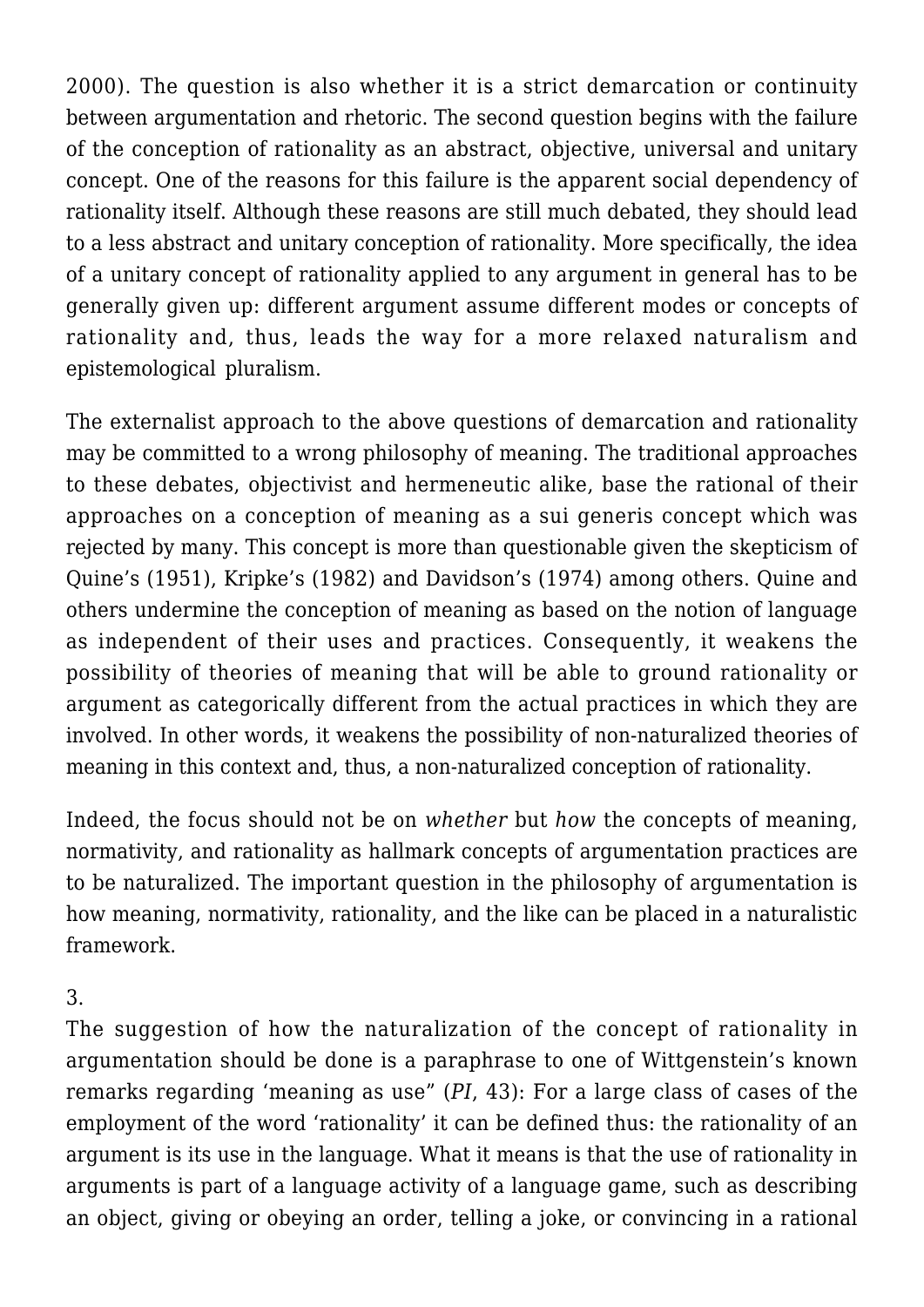way. The suggestion of 'rationality as use' illustrates a more general aspect of use and Wittgenstein sometimes speaks of it *as kinds of use* (*PI*, 23). It is the use of rationality in argumentation that matters: "Every sign *by itself* seems dead. What gives it life? – In use it is alive. Is life breathed into it there? – Or is the *use* its life?" (*PI*, 432).

One way to fully understand the importance of the overemphasis of 'use' is to begin with the simple complaint that rational behavior is not as prevalent in communication as the tradition of philosophy makes it seems. This complaint expresses at least two different approaches: either rationality is universal and objective, although in practice there are more instances that do not conform to it than admitted. Or rationality is not universal and objective to begin with. The two approaches disagree on whether to see rationality as a backdrop, which has important consequences for the understanding of argumentation.

One such important consequent to the *cultural-pragmatic* approach is the importance of socialized motives in communication in general and in argumentation in particular. Its view of rationality posits that rationality is just one among a number of possible socialized motives. This approach is the answer to the criticism that accuses the externalist approach of being oblivious to the fact of socio-cultural variation. For instance, the linguistics and pragmatics Jacob Mey argues that:

[*This criticism of universal rationality*] *can be extended to other domains of human behavior; in particular, I want to apply it to the rationality of language and its use. Negatively … [a] rationality of language use, if such a concept indeed has validity, must relate itself to the structure of the particular society which is the carrier of that language. Positively, it entails that we must carry out a close investigation of the society we're dealing with… before making any statement about language and its use in that society… My only claim is that language functions in a particular society. Its use as a tool of societal activity depends on the way society itself functions.* (Mey, 1985, p. 178)

It does not make much sense to postulate a theory of argumentation which only consider abstract norms of efficiency and reasonableness as constitutive properties of argumentative practices. According to the *cultural-pragmatic* approach, many other socio-cultural factors must be taken into consideration in theorizing about argumentation, such as the role of stereotyping, prejudice,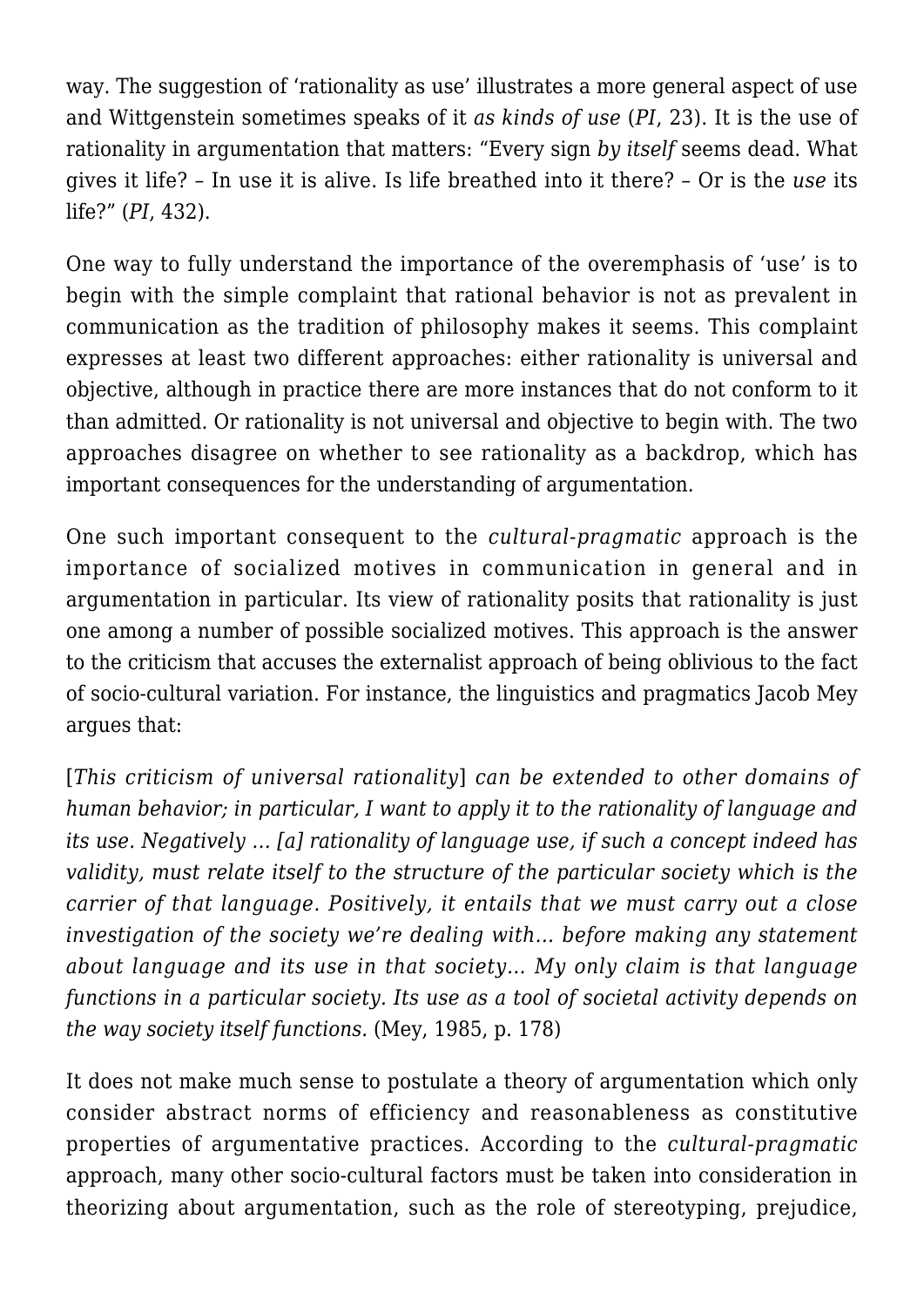preconceptions, affections, and so on. The conception of rationality is reconstructed as a set of norms, which constitutes one possible practice in persuasion, along with many other different practices. Thus, rationality becomes a non-universal, inter-subjective and socialized concept and hence opens up for socio-cultural variation and factors (Sarangi & Slembrouck, 1992).

This characterization brings to mind Habermas known concept of *communicative rationality* (Habermas, 1984, p. 10). Being rational in Habermas' terms means striving for consensus by argumentative speech, and the process is embedded in language, culture and social practices. It emphasis motivation by inter-subjective common interest in achieving consensus from a rational perspective (Habermas, 1984, p. 19). Habermas' approach emphasizes the normative essence of that consensus seeking motivation: a rational community encourages rational behavior in terms of consensus seeking by valuing it as morally good and by valuing communication as the best means to that end.

This norm or value of rational communication is just another example of socialized norm, which will be manifested in societies where rationality is a dominate norm. However, no society is so rational that its norms are never violated, rationality and consensus seeking among others (Briggs, 1997). The fact of constant disappointment in such norms and ideals is one of Habermas' concerns in his *theory of communicative action.* However, one of the weakness in Habermas' approach is that he does not fully apprehend how crucial the elements of choice in this normative characterization of rationality are. One of the reasons for this was mentioned above. Habermas as well as Putnam strive to keep some allegedly non cultural essence of rationality, which in their view is necessary for its function as a communicative norm. However, if rationality is conceived as a choice which is not necessarily taken nor obeyed, then there is plenty of room to study the complexity of communication and argumentation giving this social fact. Acknowledging this social and cultural fact is one important step towards the naturalization of the concept of rationality.

Such a naturalization in a Wittgensteinian way must begin with Grice. He was one of the first philosophers to emphasize the cultural, social and intersubjective aspects of language in his principles and maxims of conversation. In the *Retrospective Epilogue* to his *Studies in the way of words* (1989), he reemphasizes these aspects regarding the place rationality has in conversation maxims, and re-labelling his maxims *principles of conversational rationality*: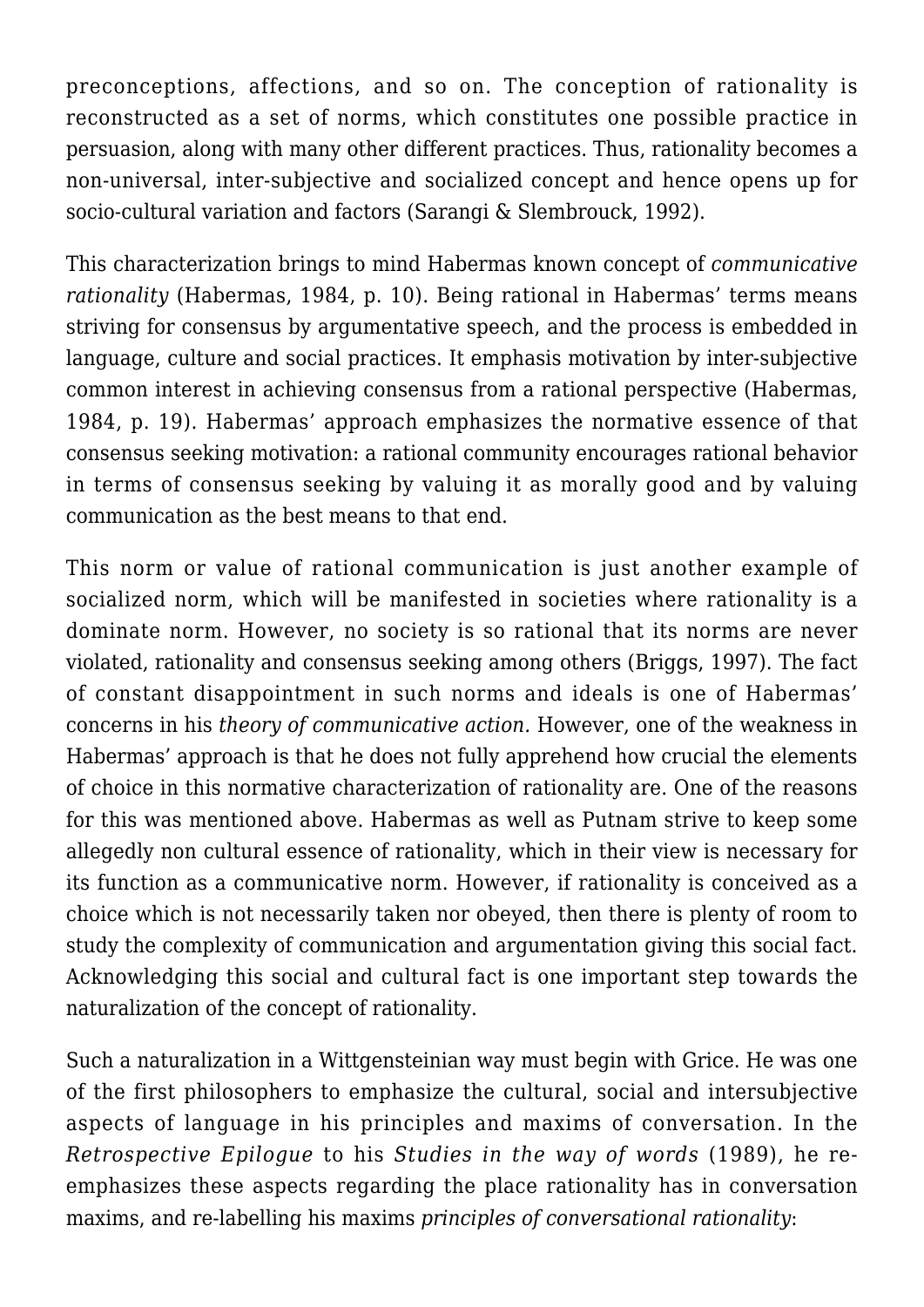*Perhaps some refinement in our apparatus is called for. First, it is only certain aspects of our conversational practice which are candidates for evaluation, namely those which are crucial to its rationality rather than to whatever other merits or demerits it may possess; so, nothing which I say should be regarded as bearing upon the suitability or unsuitability of particular issues for conversational exploration; it is the rationality or irrationality of conversational conduct which I have been concerned to track down rather than any more general characterization of conversational adequacy. So we may expect principles of conversational rationality to abstract from the special character of conversational interests. Second, I have taken it as a working assumption that whether a particular enterprise aims at a specifically conversational result or outcome and so perhaps is a specifically conversational enterprise, or whether its central character is more generously conceived as having no special connection with communication, the same principles will determine the rationality of its conduct. It is irrational to bite off more than you can chew whether the object of your pursuit is hamburgers or the Truth*. (Grice, 1989, p. 369)

Grice's philosophical spirit lies in the cultural, social and pragmatic nature of rationality and its inherent ties to conversation (Kasher, 1976). Grice's Cooperation Principle is part of a theory of meaning built around the notion of rationality within Grice's social pragmatics framework. Rationality signifies the adoption of the common aim of negotiating for some solution such as a consensus. However, even if communication is viewed as driven by a *common* interest, rationality will still be just *one* choice among several other possible choices. Rationality, according to this approach, does not account for the traditional epistemological requirements, but will conform to how rationality is used in argumentation practices.

### 4.

The importance of understanding 'rationality as use' is the outcome of bonding the concept of rationality with Wittgenstein's later philosophy. That means understanding rationality in terms of "language games" as a social practice, "form of life", and cultural institutions. However, Wittgenstein's conception in this paper is extended to forms of not only language usages and actions, but also any form of cultural choice, which is surely hinted in his concept of "form of life". Wittgenstein's approach of the pragmatic and social practice of language games and life forms may also be used philosophically on different level to grasp and to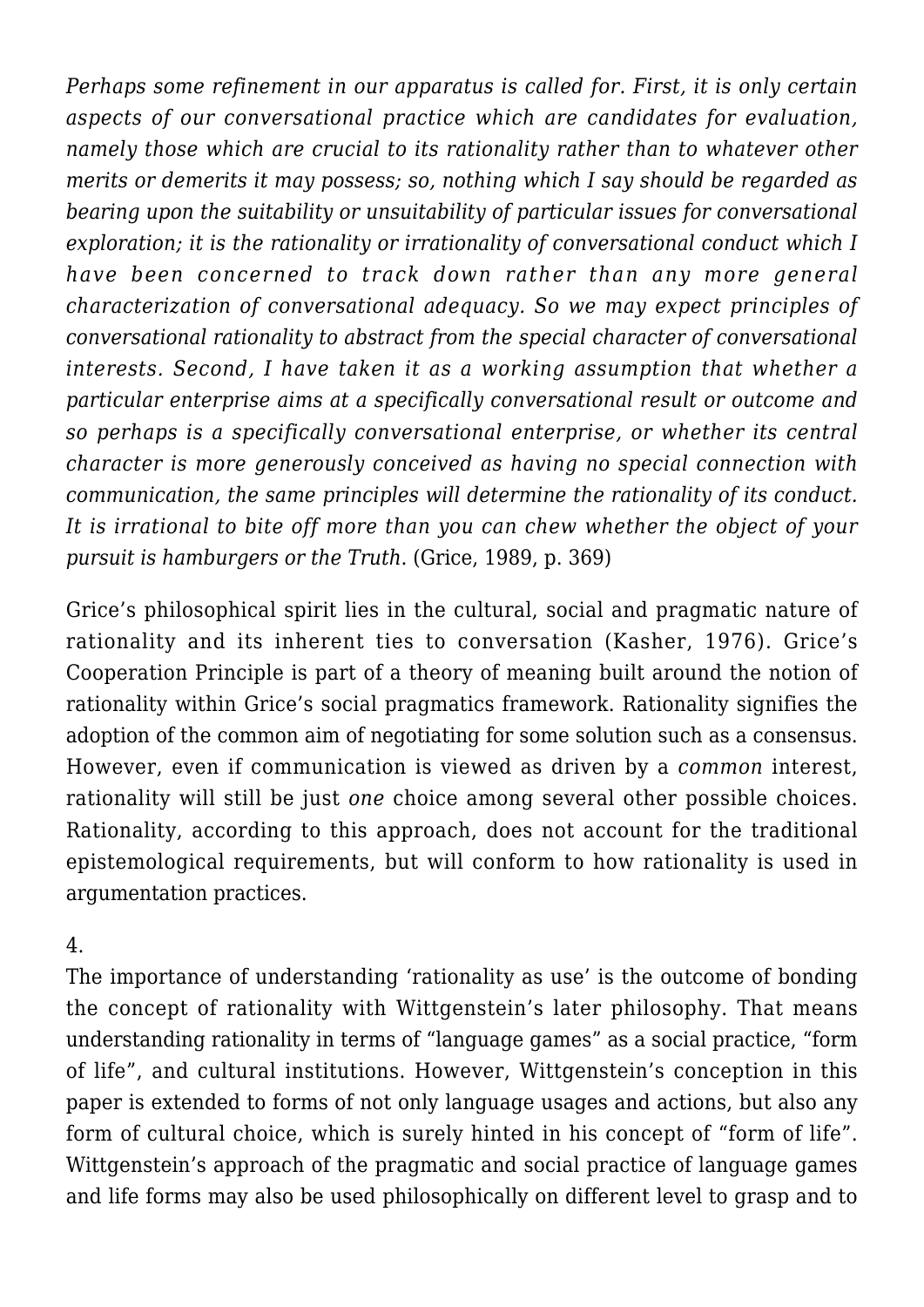constitute a cultural choice. A choice in a language game plays a pragmatic role in Wittgenstein's approach. However, not only socially based speech forms and actions as well as "life forms" are dependent on active pragmatic choice, but also a choice as a cultural action and even institutionalized one. Not only do language games rely on choice but, philosophically speaking, they are special case of a wider meaning of 'choice'. Thus, constituting a parallelism between "language games" and life forms in the Wittgensteinian sense and political and cultural choice in the cultural relativism sense, similar to that of Franz Boas.

Cultural relativism is the refusal of Western philosophical claims to universality on epistemological grounds (Marcus & Fischer, 1986, p. 1), much in Wittgenstein's sense of philosophizing (PI, 124, 217, and 654). This is most obvious in the case of language, which is not only a means of communication but also a means of categorizing experiences and different world views. In this sense, judgments and preferences are obviously based on experience, but these experiences are interpreted by each individual or community in terms of their language games, form of life and eventually by their enculturation. It is not just a philosophical and anthropological stance, but a critical stance in response to Western ethnocentrism. The general idea is that rationality according to the approach of *externalism in epistemology* is just one example to this Western ethnocentrism.

Furthermore, cultural relativism is based on specific epistemological approach that was also transformed into methodological pragmatics and qualitative research methods. This epistemological approach has its origin in skepticism regarding the possibility of direct and unmediated knowledge of reality. It is the skeptical argument regarding the epistemological impossibility to distinguish reality from illusion. Thus, experiences of reality according to this approach are mediated through language and culture and not just dependent on the cognitive structure of the human mind. In other words, human experience is mediated not only by the cognitive structure, but by particular language game, form of life and particular cultural structure as well. This is somewhat a more radical reading of Davidson's "conceptual scheme" but still well positioned in the boundaries of this concept (Davidson, On the very idea of a conceptual scheme, 1974). The notions of rationality and reasonable belief are very flexible (Davidson, 2005, p. 121) as he indicated in the following:

*The issue is not whether we all agree on exactly what the norms of rationality are;*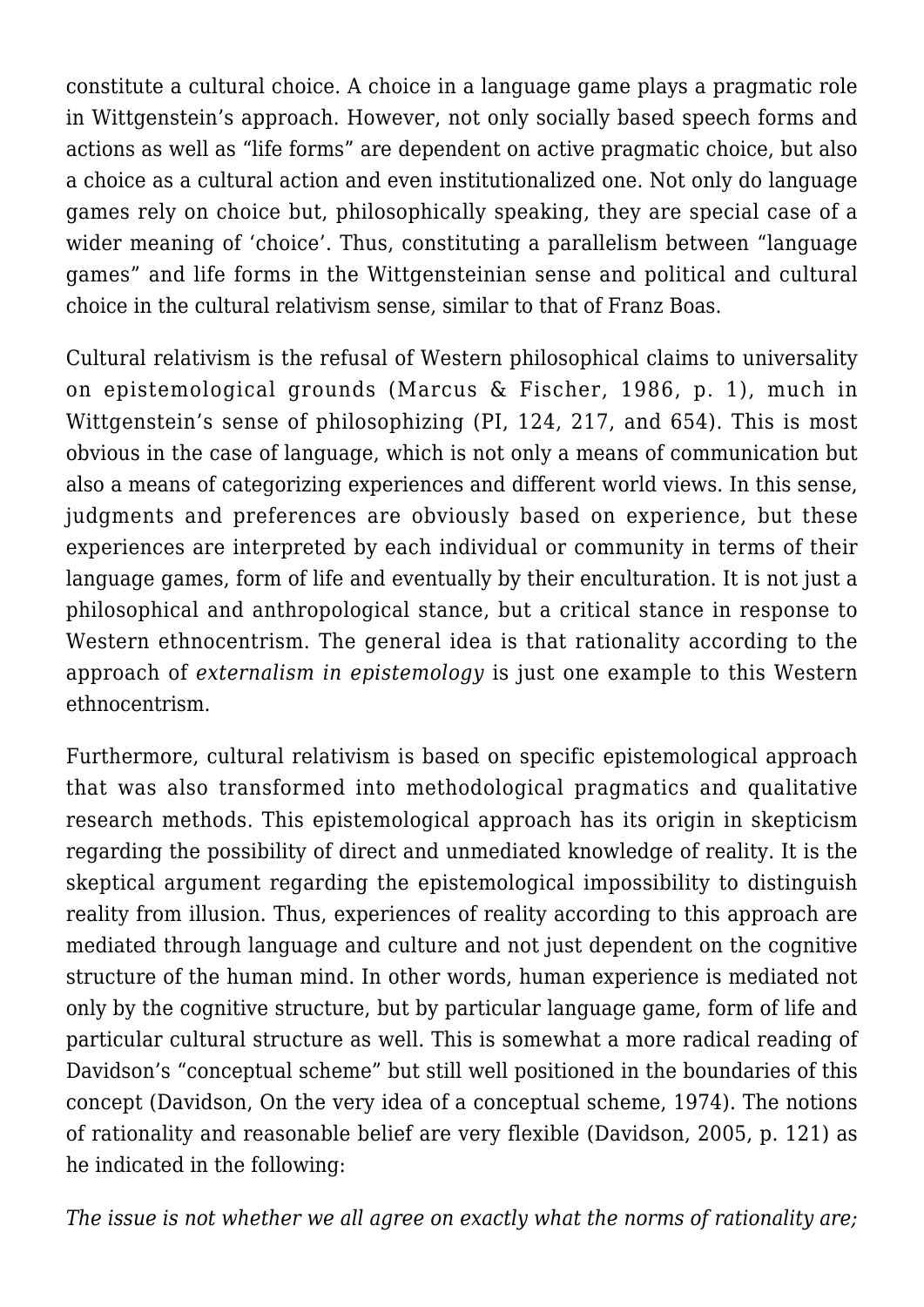*the point is rather that we all have such norms and we cannot recognize as thought phenomena that are too far out of line. Better say: what is too far out of line is not thought. It is only when we can see a creature (or 'object') as largely rational by our own lights that we can intelligibly ascribe thoughts to it at all, or explain its behavior by reference to its ends and convictions.* (Davidson, 2004, pp. 97-8)

The most obvious implication is the case of language as a means for reconstructing experiences. In anthropology this hypothesis is known as the Sapir-Whorf hypothesis. Different cultural communities, using different languages, will have different conceptual schemes that might be non-compatible or non-commensurable to some degree, and nor more or less in accord with reality or the external world (Gumperz & Levinson, 1996; Leavitt, 2011). These ideas are known in philosophy through the works of Wittgenstein, Quine and Searle. They all argue that conceptualization and categorization are learned and that they are basically arbitrary. Thus, reality can be conceived in multiple ways, giving rise to different ways of understanding and theorizing of the same phenomena. In this respect, Wittgensteinian philosophical attitude is of fundamental methodological importance, because it calls attention to the importance of the understanding the rules of a language game in understanding the meaning of particular form of life and social and cultural practice. This understanding of the rules can be acquired only by learning the language game from within and by partially enculturated into that form of life.

But this cultural relativism should not be confused with moral relativism or even ethnocentrism. More specifically, it does not follow that if there are many forms of life and cultures, than they are all equally accepted and however different they are, they are all equally valid. Rather, the acceptability of any form of life must be evaluated with regard to the fact that there is a choice at the bottom of each form of life. And although one's choices, be it moral, political or other, are rooted in one's culture or form of life, the fact is that people *could* have choose otherwise. The ability to choose might be considered as a universal moral standard. Or whether this ability to choose makes sense only in terms of specific form of life or culture? What if the emphasize of choice expresses a value that far from being universally human, is really Western?

One sensible solution to this problem would be the following formulation of cultural relativism: "there are or can be no value judgments that are true, that is,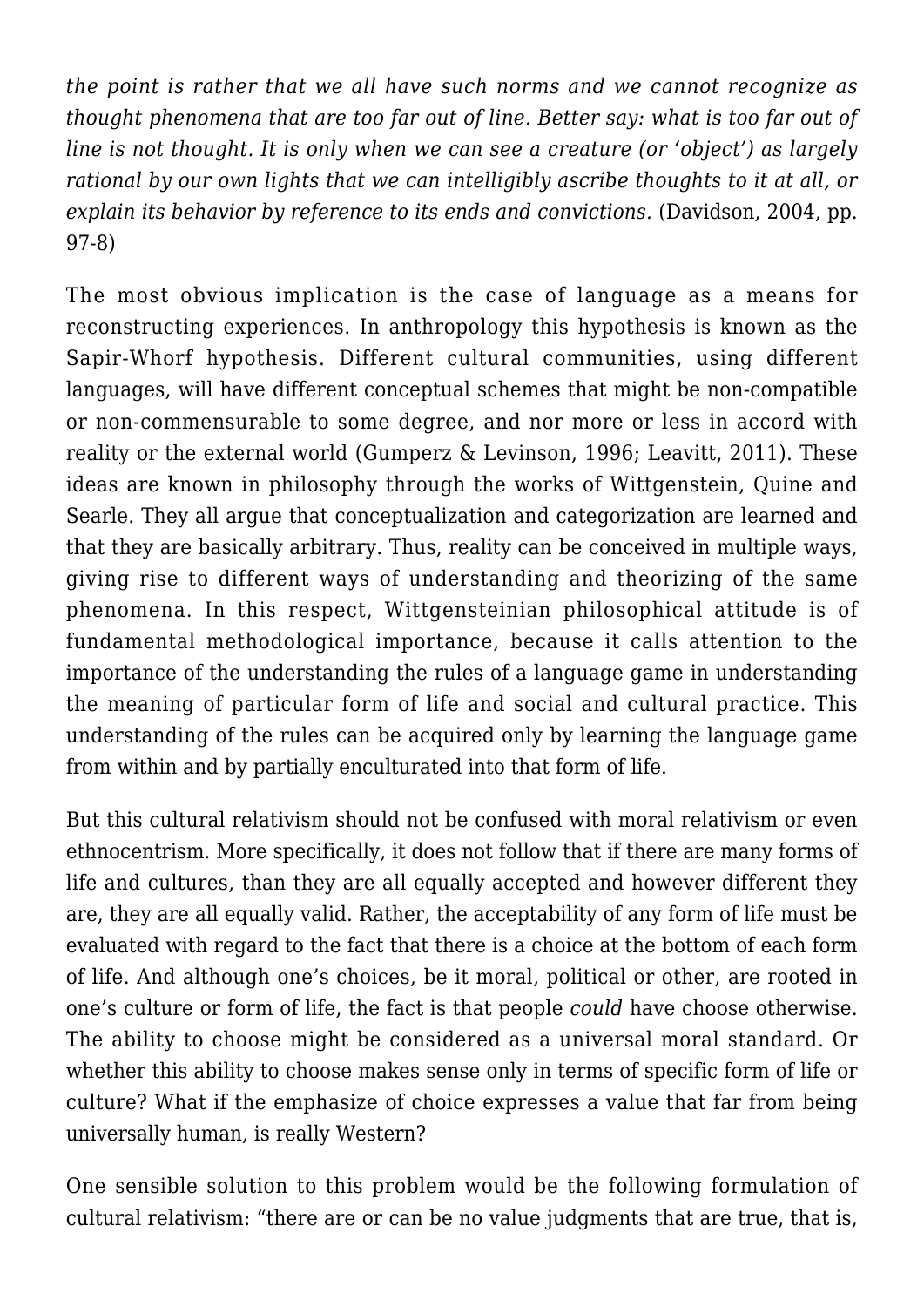objectively justifiable, independent of specific cultures" (Schmidt, 2009, p. 170). The methodological function of this formulation is that it requires anyone trying to understand a language game to reflect on how their own enculturation has shaped their point of view and realize also that the emphasis of choice might be a form of cultural imperialism. Making a choice for some moral or epistemological value or norm is neither self-evident universal, nor entirely personal and thus idiosyncratic, but rather an act in relation to one's own culture or form of life. Within this relativistic approach, the thesis is that people do have moral and epistemological choices and these choices have consequences. One of these moral and epistemological choices is to choose to be rational in the argumentative sense. Here is where the element of choice becomes crucial. One's experiences is not limited by one's culture and one's culture is not the center of everything (Antweiler, 2012, pp. 130-138).

### 5.

So how rationality becomes a choice in argumentation? A pragmatic answer to this question was already given by Grice. When he discusses speaker-meaning and speaker-intention, he makes a decisive connection between rationality and choice via the notion of value:

*… my own position, which I am not going to state or defend in any detail at the moment, is that the notion of value is absolutely crucial to the idea of rationality, or of a rational being… I have strong suspicions that the most fruitful idea is the idea that a rational creature is a creature which evaluates… Value is in there from the beginning, and one cannot get it out.* (Grice, 1982, p. 238)

Value is connected then to the idea of 'what is preferable to do' and 'what one should choose' (Grice, 1982, p. 239). This idea is rooted in the Cooperation Principle as the concept of rationality is used by Grice in characterizing this principle: "… one of my avowed aims is to see talking as a special case of variety of purposive, indeed rational behavior" (Grice, 1975, p. 47). It is hard to figure out precisely what is Grice's notion of rationality since he never addressed the subject separately, but always as a mean to explain other concepts. In some places, Grice understands the idea of rationality in terms of purposiveness, assuming that this understanding is self-explanatory. Thus, Grice sees cooperation as the necessary outcome from the application of reason to the process of conversation and as the realization of rationality (Grice, Reply to Richards, 1986, pp. 65, 87). Yet, in other places, Grice makes clear that to be rational in context of conversation is a choice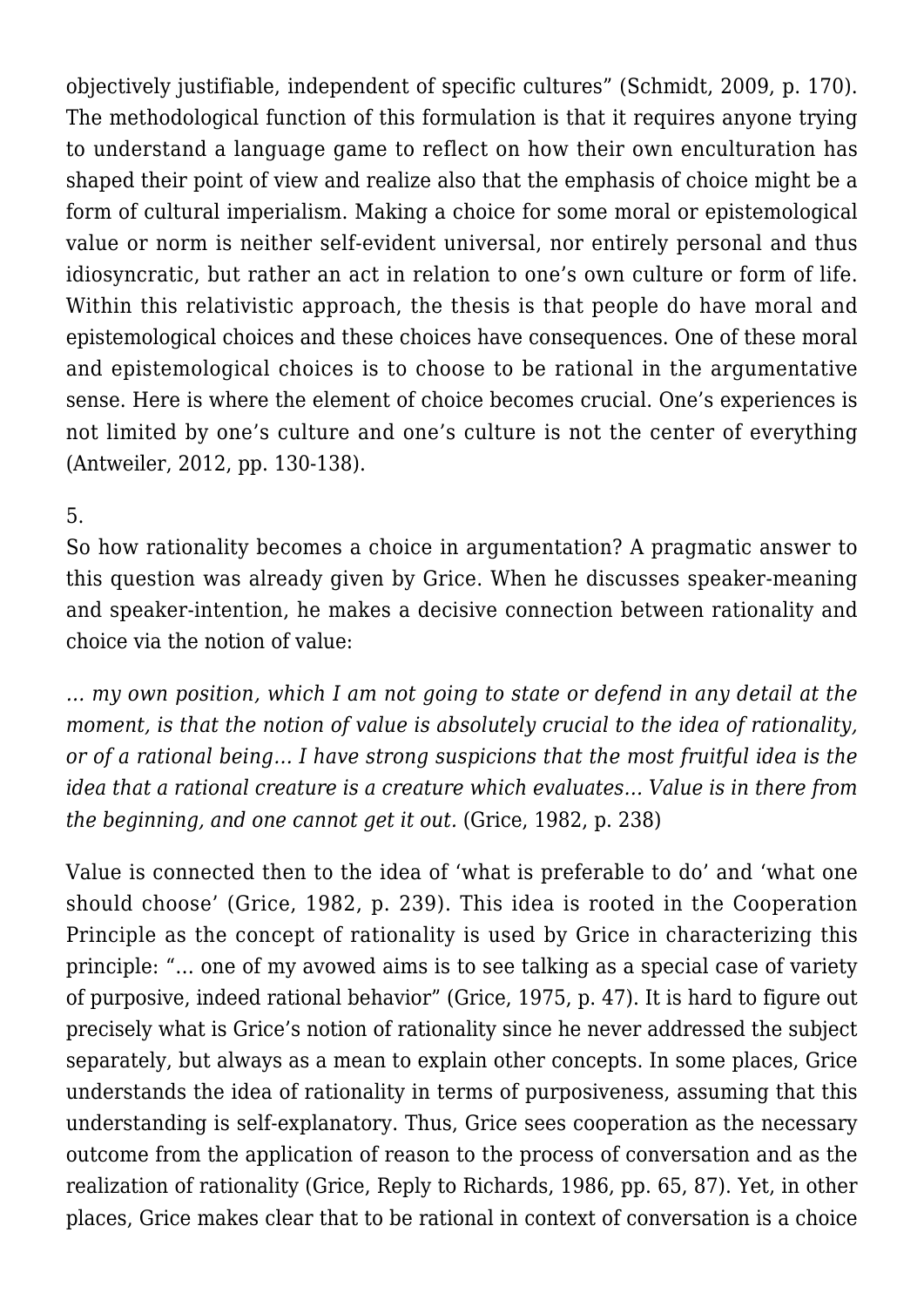that should be made:

*A dull but, no doubt at a certain level, adequate answer is that it is just a wellrecognized empirical fact the people do behave in these ways … I am, however, enough of a rationalist to want to find a basis that underlies these facts, undeniable though they may be; I would like to be able to think of the standard type of conversational practice not merely as something that all or most do in fact follow but as something that it is reasonable for us to follow, that we should not abandon.* (Grice, 1975, p. 48)

This ambiguity in the writings of Grice made others to try and solve it. Kasher (1976), for instance, seeks to replace the Cooperation Principle by some form of Rationality Principle, where participants seek to minimize effort. However, this line of reasoning leads Kasher to characterize rationality in means-end terms, where the minimization of effort is the consequent of rationality. Thus, redefining rationality in utilitarian terms of efficiency. The question whether this is the right interpretation to Grice's approach, given his rejection of utilitarianism, will not be addressed here. Rather, it should be pointed out that the deficiency in Kasher's approach is that it ignores the place value and choice have in Grice's notion of being rational.

The participants in communication chose to be rational on the assumption that rationality is the backbone of cooperativity and thus that of argumentation as the mean for solving controversies. It is a choice since rationality is *not* intrinsic to human nature, but rather only one choice among a number of possible choices. This is visible more in Grice's later work (Grice, 1986; 1989) as he comes to favor the notions of 'value' and 'evaluating'. Principles and maxims of conversation has their technical meaning in Grice's work and in pragmatic in general. However, these have also a more general and philosophical meaning, which transcend linguistics into philosophy. Only then, the place of rationality in argumentation can be characterized as a choice. Argumentative practices that display rationality are bounded by certain rules, which are necessary only from within the language game point of view. But the rules were adopted in light of achieving the ends for which the language game is used. Thus understanding rationality or being rational in terms of a choice in specific language game and form of life.

To conclude this paper, I have presented what I see as an important shift in the discussion of the nature of rationality in argumentation. I have argued against the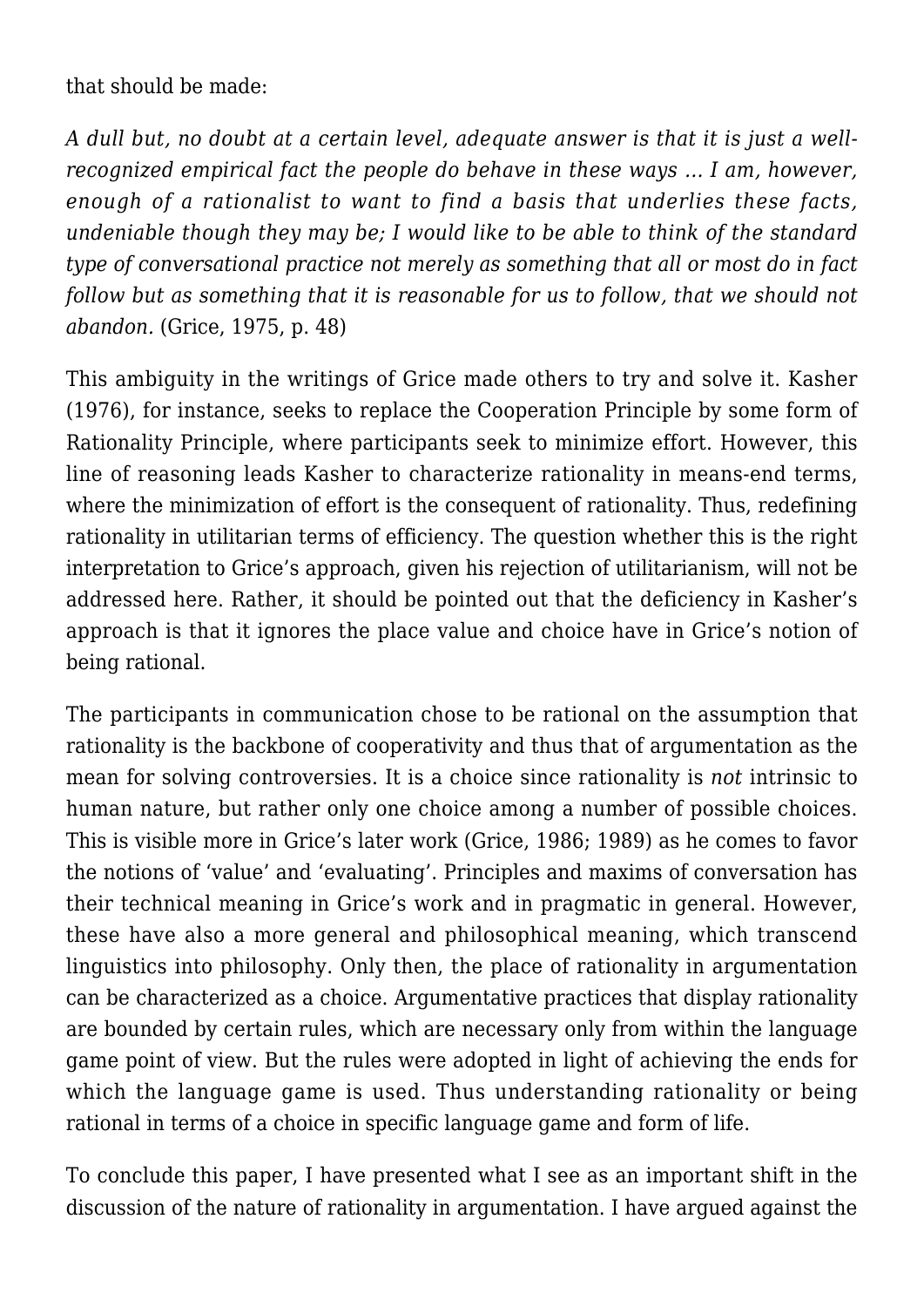tendency to exclude the notion of rationality from its uses in argumentation practices. It is suggested that rationality is a constituent of specific language games, which are examples of human rational behavior and action, and thus to be accounted for through the study of argumentation. My aim was to stress the need for a cultural-pragmatic approach, which can account for the uses of rationality. This approach seek to study the manifestations of rational behavior and action while rejecting the traditional Western tendency to exclude rationality from its uses.

### References

Antweiler, C. (2012). *Inclusive humanism: anthropological basics for a realistic cosmopolitanism*. Göttingen and Taipei: V&R Unipresss and National Taiwan University Press.

Biro, J. I. (1977). Rescuing 'begging the question'. *Metaphilosophy*, 8, 257-271.

Biro, J. I. (1984). Knowability, believability, and begging the question: a reply to Sanford. *Metaphilosophy*, 15, 239-247.

Biro, J., & Siegel, H. (2006). In defense of the objective epistemic approach to argumentation. *Informal Logic,* 26(1), 91-101.

Blair, J. A. (2004). Argument and its uses. *Informal Logic*, 24, 137-151.

Briggs, C. L. (1997). Introduction: from the ideal, the ordinary, and the orderly to conflict and violence in pragmatic research. *Pragmatics,* 7(4), 451-459.

Brueckner, T. (2012, Spring). *Skepticism and Content Externalism.* (E. N. Zalta, Ed.) Retrieved Summer 2014, from The Stanford Encyclopedia of Philosophy: http://plato.stanford.edu/archives/spr2012/entries/skepticism-content-externalism. Davidson, D. (1974). On the very idea of a conceptual scheme. *Proceedings and Addresses of the American Philosophical Association*, 47, 5–20.

Davidson, D. (2004). Representation and interpretation. In D. Davidson (Ed.), *Problems of rationality* (pp. 87-100). Oxford: Clarendon Press.

Davidson, D. (2005). The social aspect of language. In *Truth, language, and history* (pp. 109-125). Cambridge: Oxford University Press.

Dewey, J. (1981-1990). Logic: the theory of inquiry. In J. A. Boydston (Ed.), *The later works*, 1925-1953. Carbondale: Southern Illinois University Press.

Eemeren, F. H., & Houtlosser, P. (2002). Strategic maneuvering: maintaining a delicate balance. In F. Van Eemeren, & P. Houtlosser (Eds.), *Dialectic and rhetoric: the warp and woof of argumentation analysis* (pp. 131-159). Dordrecht: Kluwer Academic Publishers.

Grice, H. P. (1975). Logic and converdation. In P. Cole, & J. Morgan (Eds.), *Syntax*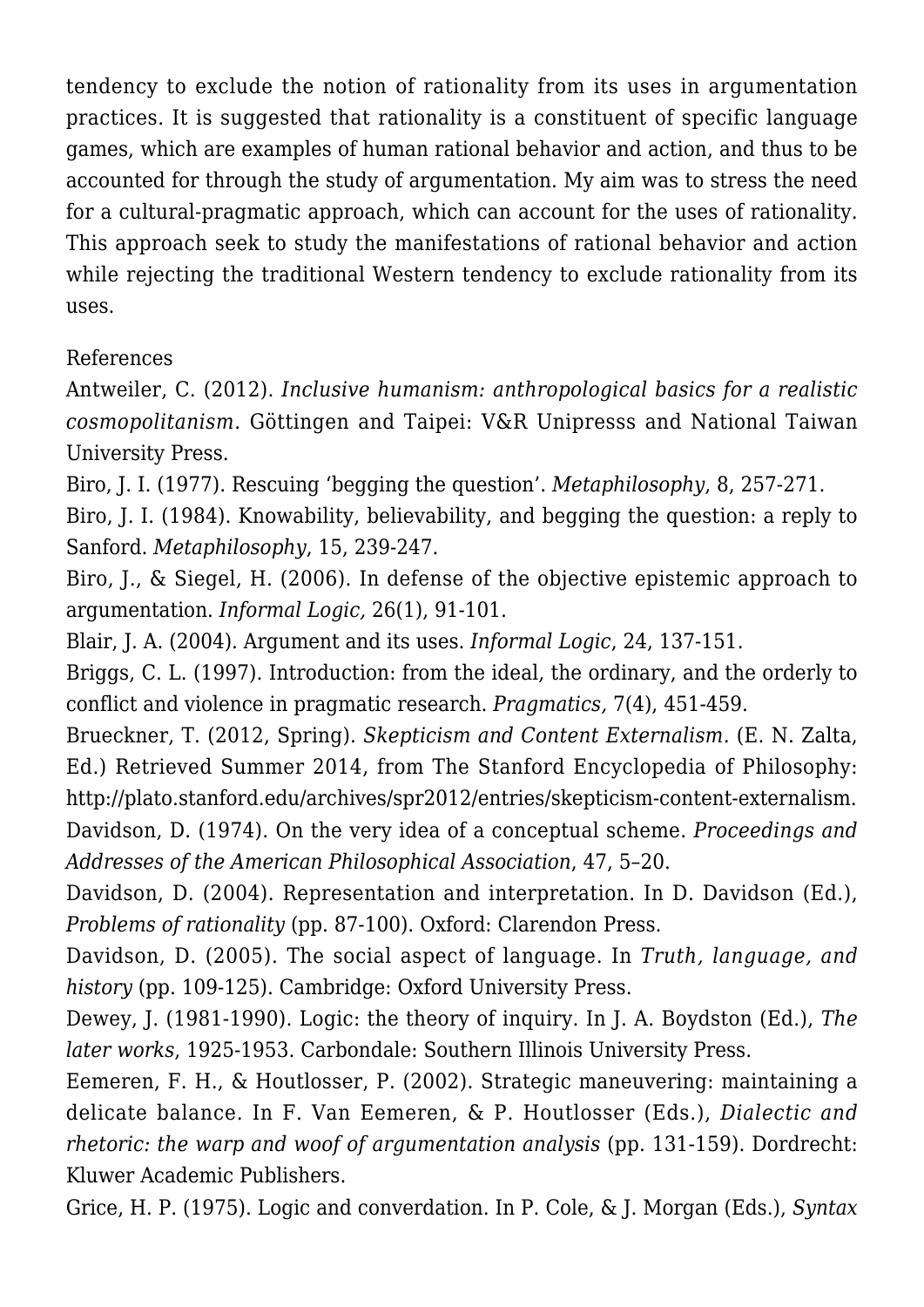*and semantics.* Vol. 3: Speech acts (pp. 41-58). New York: Academic Press.

Grice, H. P. (1982). Meaning revisited. In N. V. Smith (Ed.), *Mutual knowledge* (pp. 223-243). London: Academic Press.

Grice, H. P. (1986). Reply to Richards. In R. Grandy, & R. Warner (Eds.), *Philosophical grounds of rationality: intentions, categories, ends* (pp. 45–106). Oxford: Clarendon Press.

Grice, H. P. (1989). *Studies in the way of words.* Cambridge, MA: Harvard University Press.

Gumperz, J., & Levinson, S. (Eds.). (1996). *Rethinking linguistic relativity* (Vol. 17 in Studies in the social and cultural foundations of language). Cambridge: Cambridge University Press.

Habermas, J. (1984). *The theory of communicative action: reason and the rationalization of society.* (T. McCarthy, Trans.) Boston: Beacon Press.

Habermas, J. (1994). *Postmetaphysical thinking: philosophical essays.* (W. M. Hohengarten, Trans.) Cambridge: The MIT Press.

Johnson, R. H. (2000). *Manifest rationality: a pragmatic theory of argument.* Mahwah, N.J.: Lawrence Erlbaum Associates.

Kasher, A. (1976). Conversational maxims and rationality. In A. Kasher (Ed.), *Language in focus: foundations, methods and systems* (pp. 197-216). Dordrecht: D. Reidel Publishing Company.

Kripke, S. A. (1982). *Wittgenstein on rules and private language: an elementary exposition.* Cambridge, Mass.: Harvard University Press.

Lau, J., & Deutsch, M. (2014, Summer). *Externalism About Mental Content.* (E. N. Zalta, Ed.) Retrieved June 2014, from The Stanford Encyclopedia of Philosophy: http://plato.stanford.edu/archives/sum2014/entries/content-externalism

Leavitt, J. (2011). *Linguistic relativities: language diversity and modern thought*. Cambridge, UK: Cambridge University Press.

Marcus, G., & Fischer, M. (1986). *Anthropology as cultural critique: the experimental moment in the human sciences.* Chicago: University of Chicago Press.

Mey, J. L. (1985)*. Whose language?: a study in linguistic pragmatics*. Amsterdam: J. Benjamins.

Outram, D. (1995). *The Enlightenment.* Cambridge: Cambridge University Press.

Putnam, H. (1982). Why reason can't be naturalized? *Synthese*, 52(1), 3-23.

Quine, W. (1951). Two dogmas of empiricism. *The Philosophical Review*, 60(1), 20-43.

Sarangi, S., & Slembrouck, S. (1992). Non-cooperation in communication: a